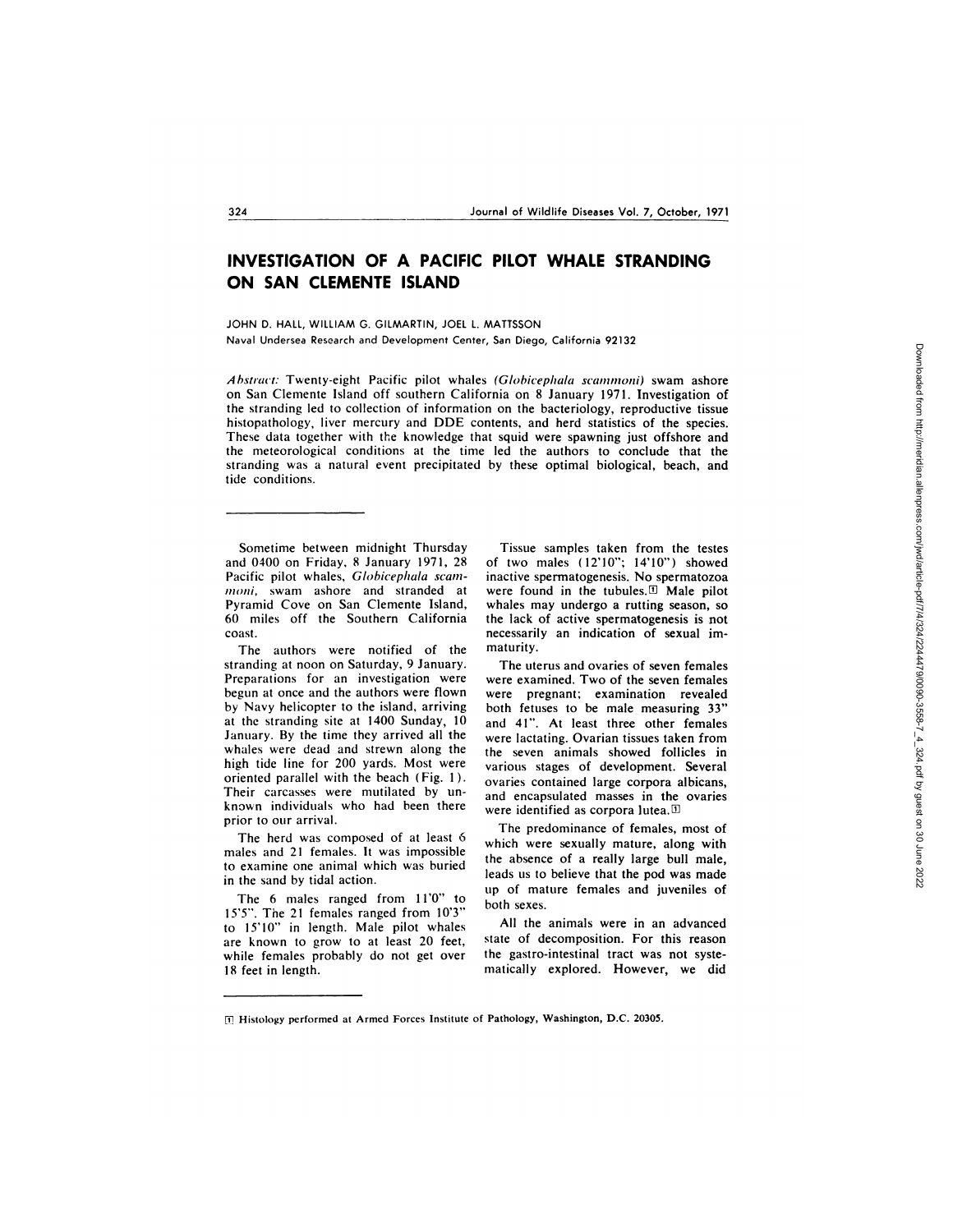Journal of Wildlife Diseases Vol. 7, October, 1971 325



FIGURE 1. Pacific pilot whales at Pyramid Cove on San Clemente Island, 10 January 1971.

find squid beaks in the stomachs of sev eral animals. The visceral and parietal serosal surfaces of abdomen and thorax appeared normal except for post-mortem changes and the presence of several parasitic nodules. Skin from many co tact surfaces, e.g. flukes, chin, pectoral fins, was abraided off, apparently due to thrashing, post-mortem degeneration, and tidal action.

Swabs for bacterial cultures were tak en from the incised lung parnechyma and lower intestines of seven animals. Isolates of significance include Corynebac*terium pyogenes* from five lung and six intestinal cultures: *Bordetella bronchiseptica* from the lung of one animal froni which *C. pvogenes* was also grown; and  $Vibrio$  *parahemolyticus* from the lung tissue of another.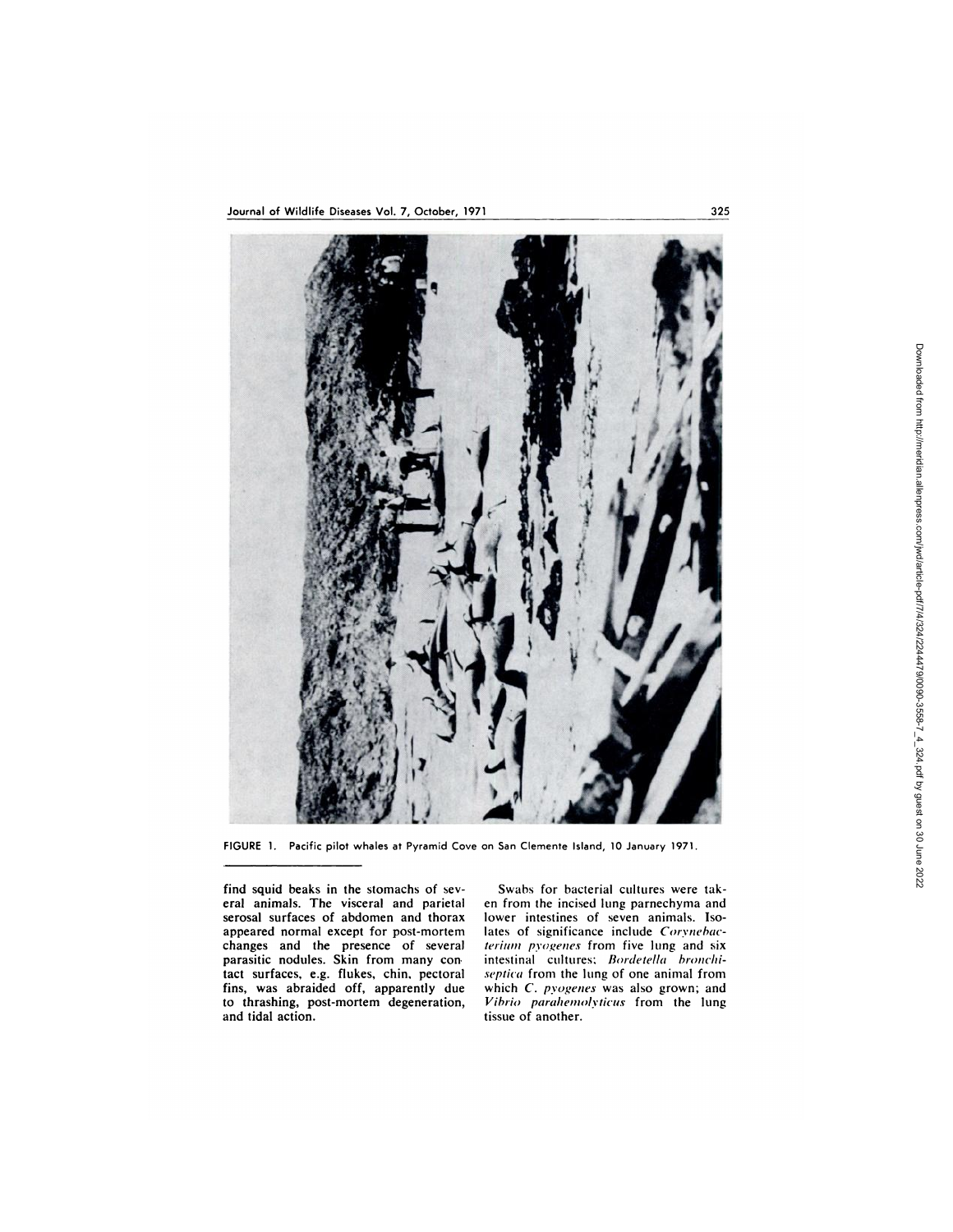*Corynehaczeriutn pvogenes* may be questioned as a primary etiologic agent since it is isolated regularly from clinic ally normal porpoises and sea lions. *Bordete//a* species are known to cause bronchopneumonia in other mammals but without histopathclogy the organism's pathogenesis in this situation is uncertain. *Vihrio parahe'no/vlicus* can be an entero pathogen in man but is isolated from sea water and marine life in the Puget Sound area (Ronald A. LeClair, personal com munication).

Liver tissues from six whales were analyzed by the technique of flameless atomic absorption spectrophotometry with quadruplicate analysis on 0.7 gg wet weight samples of liver.<sup>[2]</sup> Samples from four females contained mercury in concentrations ranging from 15.9 ppm to 23.9 ppm, while in two males the quan. tities were 8.5 ppm and 16.7 ppm. The six liver specimens (two male, four fe male) averaged 16.9 ppm Hg.

Pesticide analysis performed on liver samples from five whales showed DDE concentrations ranging from 0.29 ppm to 2.40 ppm. The mean of five samples was 1.06 ppm DDE.<sup>3</sup>

These mercury and DDE concentrations are compared with data from some other marine mammal species and man in Table I.

TABLE 1. Mercury and DDE levels in some marine mammals and man.

|                                        | (Mercury)      |        | (DDE) |                                               |
|----------------------------------------|----------------|--------|-------|-----------------------------------------------|
| <b>Tissue</b>                          |                |        |       |                                               |
| Liver                                  | $8.5 - 23.9$   | 16.9   | 1.06  | $0.29 - 2.40$                                 |
| Liver                                  | 11.1           | 11.1   |       |                                               |
| Liver<br>(Gilmartin, unpublished data) | $37.9 - 68.1$  | 52.9   | 9.28  | 1.12 - 28.45                                  |
| Liver                                  | $19.0 - 172.0$ | 67.2   |       |                                               |
| Kidney                                 | $0.0 - 26.3$   | 2.75   |       |                                               |
|                                        |                | .00003 |       |                                               |
|                                        |                |        |       | Range (ppm) Mean (ppm) Range (ppm) Mean (ppm) |

**It** is difficult to assess the clinical sig nificance of these mercury and DDE tissue residues. Reports of any clinical symptoms in other mammals directly related to chronic mercury or DDE organ concentrations are not available. Hogs fed methyl mercury reportedly first showed signs of illness when liver mer cury levels reached 6.8 ppm. When mer cury concentrations reached 30 ppm the animals were considered sufficiently ill to be euthanatized "in extremis", and levels over 75 ppm were acutely lethal. However, since a distinction between methyl mercury and inorganic mercury in the pilot whale tissue was not made, a corelation between the symptoms observ ed in the acute poisoning experiment with swine and in the actions of these pilot whales is impossible.

The mean pilot whale liver mercury and DDE levels are well below the con centrations reported in apparently normal California sea lions and Alaskan fur seals (Table I).

An extensive escarpment which runs parallel to the east side of San Clemente Island is considered a major pathway for marine mammal travel.4 Records indicate that marine mammals, notably pilot whales, have previously stranded in Pyra mid Cove.' We consider the meteorologi-

<sup>[2]</sup> Analyses performed at White Mountain Research Station, Univ. of California, Berkeley 94720.

Analyses performed at Toxicology Dept. Univ. of California, Davis 95616.